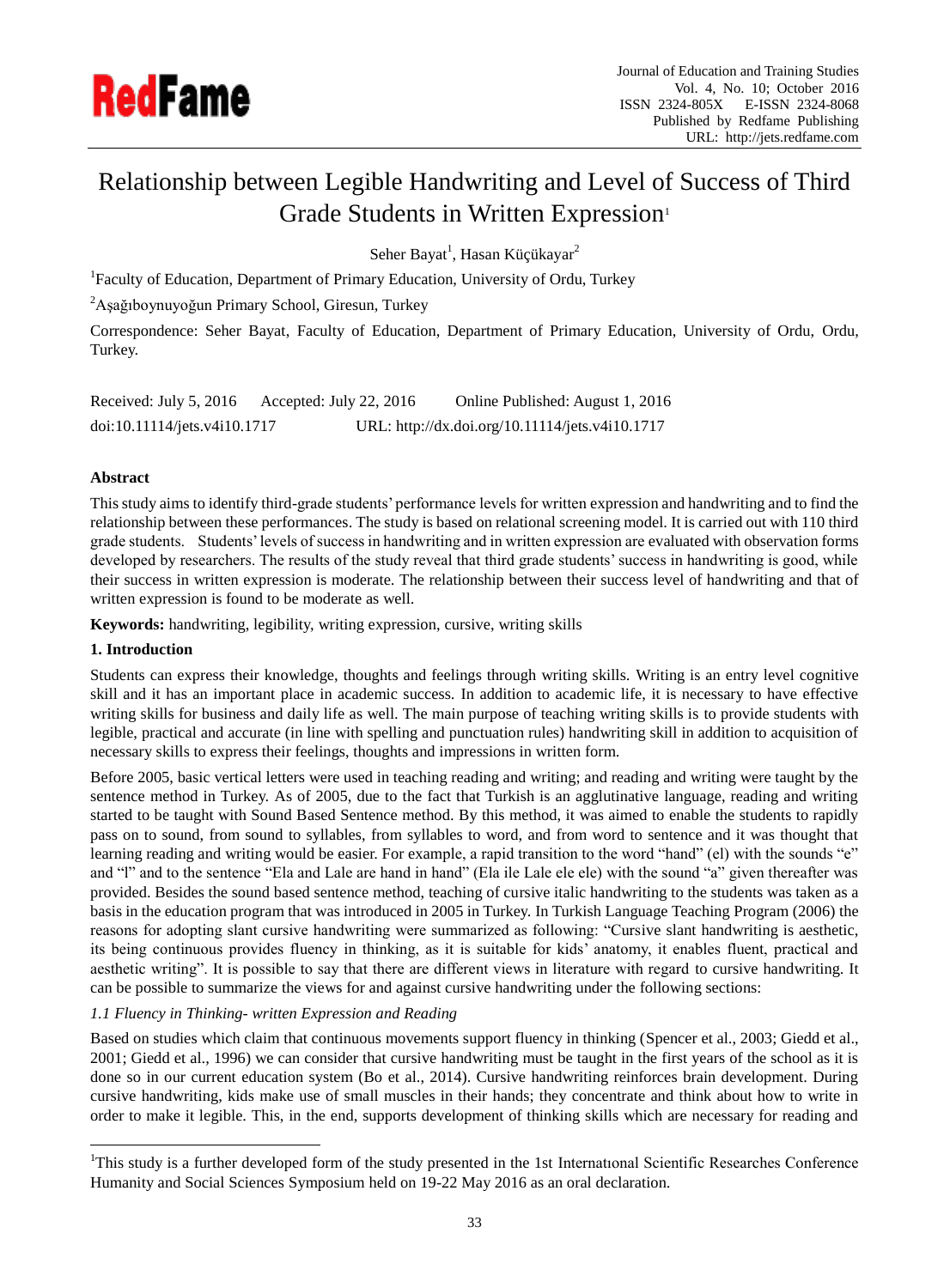writing (Klemm, 2013). In literature (New American Cursive Penmanship Program, 2009; Owens, 2009; Troyer, 2005), it is possible to come across such views that there is a relationship between cursive writing and fluent reading and it supports fluency in reading (cited in Blazer, 2010). This is also stated among the reasons for transition to slant cursive handwriting in Turkish Language Teaching Program (MEB, 2006).

In contrast to that, in literature (Burns, 1968; Kulh & Dewitz, 1994; Tinker, 1955) it is also emphasized by others (Burns, 1968; Kulh & Dewitz, 1994; Tinker, 1955) that cursive handwriting causes difficulties in reading as manuscript is extensively used in the media such as books and journals etc. In his experimental study on reading comprehension of  $4<sup>th</sup>$  grade students, Tosunoğlu (2010) finds out that level of reading comprehension decreases when a different writing style is used other than the one used in writing activities and in reading texts. But in literature, there are also several studies (Otto & Rarick, 1969; Duvall, 1985; Karlsdottir, 1996) concluding that use of either manuscript or cursive handwriting does not make any meaningful difference in reading skills (cited in Schwellnus et al., 2012)

#### *1.2 Difficulty/Easiness to Learn*

In Turkish Language Teaching program, it is observed that, students, at the beginning, draw straight and circular lines. This makes it easier for them to pass to cursive slant writing (MEB 2006). According to Mosse (1982), writing mistakes over small letters (ı, I, l etc.) which resemble each other both physically and in terms of spelling, disappear with handwriting. According to Blumenfeld (1978) kids do not confuse letters in handwriting.

However, Bo et al., (2014), in a study on children between 5-12 ages, concludes that children can write manuscript more easily and legibly compared to cursive letters. According to Faris (1997), kids at age 3 draw simple straight lines, vertical and horizontal lines and circles. As a result of these early experiences, at age 6 or 7 they write vertical and horizontal lines more easily compared to cursive slant writing which require complex connections, because horizontal lines, which involve movement in left –right direction, and vertical lines, which involve top/bottom movements are all based on already acquired motor skills. Graham (1992) points out that hand needs to change its movement more when writing slant letters. He indicates that hand movements, which are required to write slant letters by going over existing lines with more pen movement, normally take place at the later stages of child's development. In addition to that, Karlsdottir (1996) finds out that for 75% of letters, manuscript and cursive letter shapes are of comparable difficulty.

#### *1.3 Writing Speed*

One of the justifications for teaching handwriting is that it enables writing fast as words are written without any interruption. Slant cursive writing is continuous and fast. In writing manuscript, it is necessary to stop at the end of each letter. That's why, writing process is often interrupted and slowed down (Güneş, 2007) Given the level of child's development at early ages, crossed lines may cause difficulties in writing (Schwellnus et al.,2012). The beginning and ending points of the letters are different in cursive and manuscript writing. In cursive handwriting, letters end in one specific point while for manuscript letters, there are eight different points where writing ends. These advantages of cursive handwriting enable easier learning and usage of the cursive handwriting alphabet as well as fast writing (Başaran &Karatay, 2005). However, in literature comparing writing speed of students according to their writing styles, it is also possible to encounter such conclusions claiming that that cursive slant handwriting is not faster (Bayat, 2016a; Graham et al., 1998; Jackson, 1970; Trap- Porter, et al., 1984).

In sum, based on current studies (Schwellnus et al. 2012) it is difficult to say which style of writing (cursive or manuscript) is more beneficial for the children. Morin, Lavoie and Montésinos-Gelet (2012) conclude that three different styles of writing (manuscript/cursive, manuscript, and cursive) have different effects (speed, quality, word production, and text production) over writing skills. In the past, legible and stylish handwriting has been an indicator of one's level of education and his/her social status (Blazer 2010). Although today it is generally thought that cursive slant handwriting has started to lose its importance (Blazer, 2010; Armstrong, 2014; Puranik et al., 2014), teaching of handwriting skills especially in primary and secondary school programs keeps its importance despite arguments over the style of writing (cursive or manuscript) (Graham et al., 2014; Kiuhara et al. 2009; Schwellnus et al. 2012; Sharp & Titus, 2016; Ziviani & Watson-Will, 1998).

Whichever style of writing is chosen, in teaching writing it is targeted that student write legibly and fluently and they develop their writing skills. Whether writing is legible or not is an important factor that affects the evaluation of written expression. For example, if a text is not legible, evaluator can give a grade depending on non-accurate information. Even if the text is legible, the quality of handwriting (whether it looks nice or not) may create prejudices in evaluation of the content. In both scenarios, the grade given to the written text may not reflect the truth (Santangelo & Graham, 2015). Taking this fact as the starting point, this study aims at evaluation of cursive slant hand writing and written expression skills of third grade students at primary school. With this purpose, answers are sought for the following questions.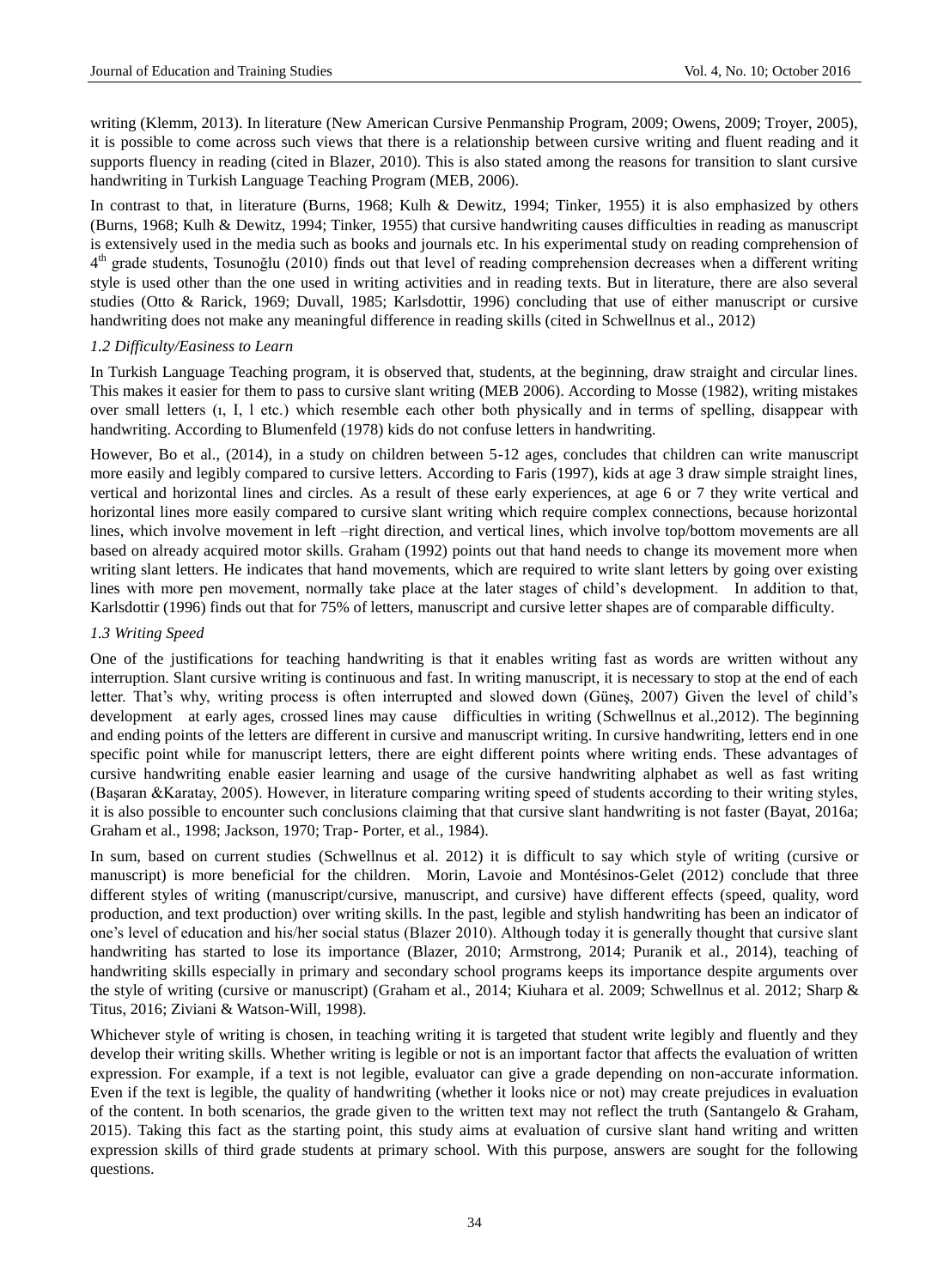- 1. What is the success level of third graders in handwriting legibly?
- 2. What is the success level of third graders in written expression?
- 3. Is there any relationship between students' success levels in legible hand writing and written expression?

### **2. Method**

#### *2.1* Method of the Study

The study is based on relational screening model. Relational screening model "aims at determining the existence and the level of covariance between two or more variables" (Karasar, 2005: 81). Since the study intends to find out the relationship between third grade students' levels of success in written expression and level of success in stylish handwriting, it is designed in "relational screening model". With regard to data collection technique, the study is based on observation. Texts written by students are evaluated by making use of observation forms.

#### *2.2 Study Group*

For choosing the study group, maximum diversity method is employed among the purposeful sampling methods. The purpose here is to establish a comparatively small sample and to reflect the diversity of people that can be part of the problem studied (Yıldırım & Şimşek, 2005). 110 third graders studying in primary schools in the city center, suburbs and villages of Giresun District are included in the sample. 61% of the students study in primary schools in the city center while 27.2% and 11.8% study in schools in suburbs and villages respectively. 47.7% of students is male and 56.3% female.

#### *2.3 Measurement Tools*

The study employs measurement tools for evaluation of "legible handwriting" and "written expression". In evaluation of legibility of handwriting, there are generally 5 dimensions taken into account in literature (Graham, 1982; Kaminsky & Powers, 1981; Koenke, 1986; Rosenblum et al,, 2003; Rubin & Henderson, 1982): shape of letters, their size, slant (slope), space between letters and writing on the line. Taking into account this criteria, Turkish Language Teaching Program and measurement tools used in the literature (Ateş & Yıldırım, 2007; Bayat, 2016a; Bayat & Çoşkun, 2016; Sudsawad et al, 2001), an evaluation form consisting of 10 items has been developed. Form gives the following scores: very good (5), good (4), average (3), inadequate (2) and bad (1). Views of experts (Two area experts of Classroom Teaching, one area expert of Turkish Language Teaching, one area expert of Assessment and Evaluation) have been asked about the form that have been developed. Researchers have applied the form to a group of students (63) other than the sample group in order to determine the measurement difficulties and a better-applicable form has been developed. No change has been made over the items stated in the measurement tool after this pre-application. It can be stated that such work has increased the validity of measurement tool.

In pre-application of the form, Cronbach Alpha reliability was measured at 83. After pre-application, two researchers independently gave scores to student's writings. According to data obtained through observation, the rate of coherence between evaluations made by two different observers was 81%. For the main application, rate of coherence was 84%. It is normally expected that rate of coherence that is used to determine inter-rater reliability is more than 70% (Tavşancıl & Aslan, 2001: 81). Non-compatible coding has been reviewed and rated again by common decision. In conclusion, it can be stated that reliability of the scores were maintained at an acceptable level.

To make an assessment of the written expression skills, students have been asked to write a short story by using these key words: "carrot", "lie", "rabbit", "danger" and "to promise" and their writings have been evaluated by "written expression observation form" Turkish Language Teaching Program and measurement tools used in the literature (Bayat, 2014; Dağtaş, 2012; Göçer, 2010; Graham et al, 2013) have been analyzed and an evaluation form consisting of 10 items have been developed. Form gives the following scores: very good (5), good (4), average (3), inadequate (2) and bad (1). Expert views (Two area experts of Classroom Teaching, one area expert of Turkish Language Teaching, one area expert of Assessment and Evaluation) have been asked about the form that have been developed. Researchers have applied the form to a group of students (63) other than the sample group in order to determine the measurement difficulties and a more applicable form has been developed. No change has been made over the items stated in the measurement tool after this pre-application. It can be stated that such work has increased the validity of measurement tool.

In pre-application of the form, Cronbach Alpha reliability coefficient was measured at .81. According to data obtained through observation, the rate of coherence between evaluations made by two observers was 79%. For the main application, rate of coherence was 82%. It is normally expected that rate of coherence that is used to determine inter-rater reliability is more than 70% (Tavşancıl & Aslan, 2001: 81). Non-compatible coding has been reviewed and rated again by common decision. In conclusion it can be stated that reliability of the scores were maintained at an acceptable level.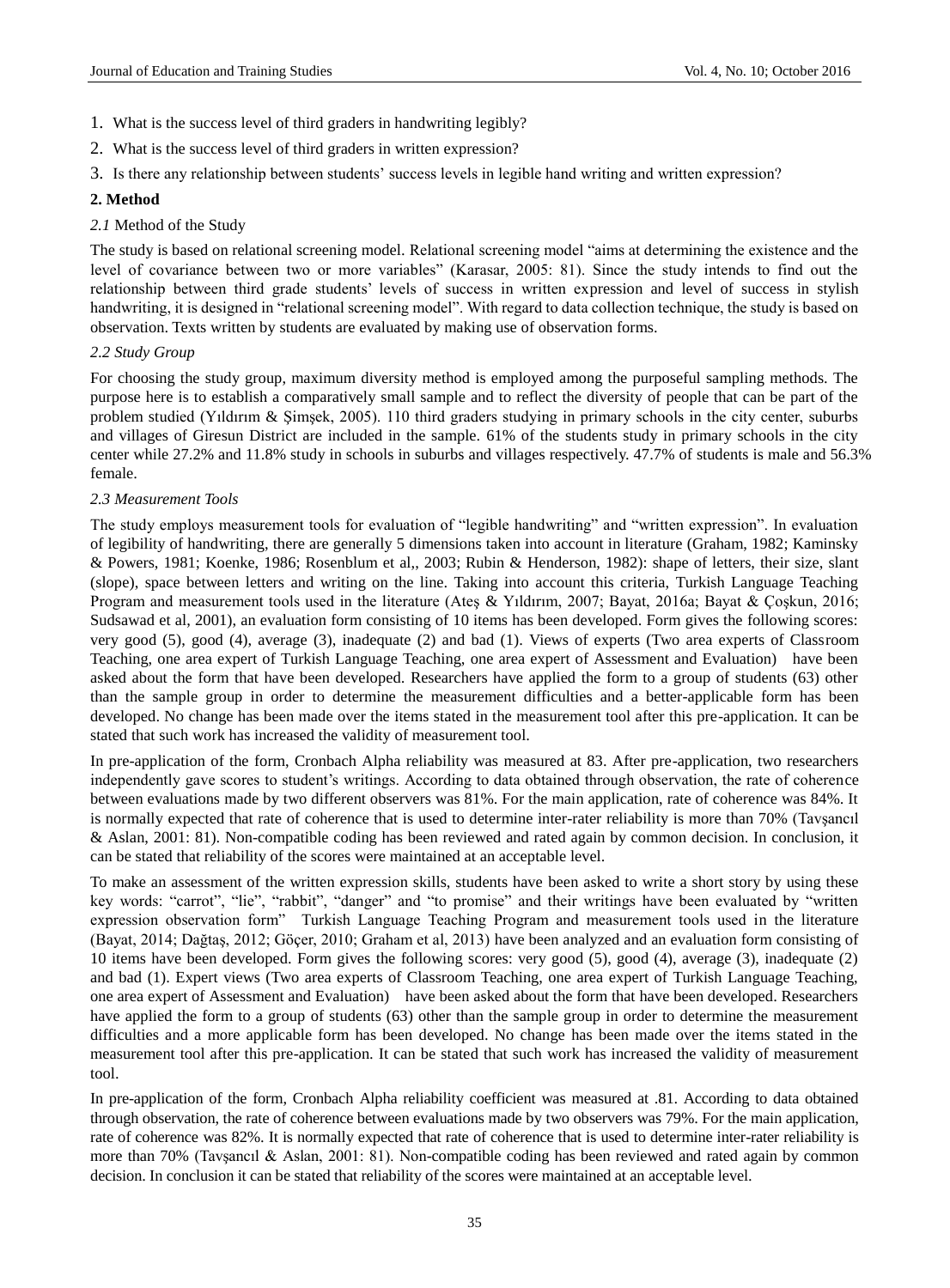### *2.4 Data Collection and Analysis*

To make an assessment of the written expression skills, students have been asked to write a short story by using these key words: "carrot", "lie", "rabbit", "and danger" and "to promise". A process-based approach has been adopted for writing activity. The work that has been carried out under process based approach is as following:

Pre-writing: Students have been asked what the key words given to them evoke in their minds. They have been requested to create a mind map. Later, these mind maps have been shared in the class.

Drafting: In the light of key words, students have been asked to specify and write down the main subject of the story, its characters, main idea and the time of the story.

Arranging and Writing: They have been asked to write the story by making use of the mind map and draft forms they just formulated.

Re-arrangement: They have been asked to read their stories and make necessary arrangements.

Sharing: They have been asked to post their stories on the class board, to read/analyze each other's story

It took 2 classes (80 minutes) to apply this study in one classroom. All data was collected within 8 classes/periods.

After the stories were written, the data collected with rating of students writings were analyzed. For his purpose, standard deviation and arithmetic average calculations were made and the existence of a meaningful relationship between the legibility of handwriting and the level of success in written expression was tested with Pearson Product Movement Correlation Technique.

#### **3. Findings**

Data related to legible handwriting skills of third grade students are given in Table 1.

Table 1. Data related to legible handwriting skills

| <b>Skills</b>                                                                 | s.d. |      |
|-------------------------------------------------------------------------------|------|------|
|                                                                               |      | X    |
| 1. Shaping letters correctly,                                                 | .91  | 3.97 |
| 2. Writing letters in appropriate size,                                       | .89  | 4.19 |
| 3. Writing without disrupting the slope                                       | 1.13 | 3.33 |
| 4. Making connections between letters correctly                               | .86  | 4.17 |
| 5. Writing letters' extensions correctly,                                     | .79  | 4.32 |
| 6. Writing on the line,                                                       | .69  | 4.53 |
| 7. Leaving appropriate place between words,                                   | .76  | 4.37 |
| 8. Writing cleanly (without any sign of eraser or scribble)                   | .86  | 4.24 |
| 9. Writing in line with page format,                                          | .93  | 4.00 |
| 10. Writing letters with dots and lines ( $\check{g}$ , i, t etc.) correctly. | .82  | 3.64 |
| <b>Total</b>                                                                  | .62  | 4.07 |

As it is seen in Table 1, the average score for 3<sup>rd</sup> grade students' success level in legible handwriting is  $\overline{X} = 4.07$ . According to Table 1, students' level of legible handwriting is good.

Their level of skill for "writing without disrupting the slope" is moderate ( $\overline{X}$  =3.33). And their skill level for writing on the line, extending the letters correctly, leaving appropriate space between words and writing cleanly, is very high, with averages between the range of  $\overline{X}$  =4.32-4.53. On the other hand, skills of shaping letters correctly, writing letters in appropriate sizes, making connections appropriately and writing letters with dots and lines correctly are good, changing within the range of  $\overline{X}$  =3.97-4.17.

Data related to 3rd grade students' success level in legible written expression is provided in Table 2.

Table 2. Data related to written expression skills.

| <b>Skills</b>                                                 | s.d. |      |
|---------------------------------------------------------------|------|------|
|                                                               |      | X    |
| 1. Writing without any defects of expression in the sentence. | .70  | 2.98 |
| 2. Maintaining integrity of expression between the sentences. | 1.02 | 3.24 |
| 3. Maintaining story line (plot) in writing                   | 1.03 | 3.41 |
| 4. Writing an appropriate introduction.                       | 1.00 | 3.68 |
| 5. Writing an appropriate title.                              | 1.00 | 3.84 |
| 6. Writing sentences with appropriate verb tenses.            | .85  | 3.34 |
| 7. Writing without repetition of same meaning.                | 0.95 | 3.46 |
| 8. Writing without going off the topic.                       | 1.18 | 3.27 |
| 9. Writing without going off the main idea.                   | 1.03 | 3.01 |
| 10. Writing an appropriate conclusion                         | 1.10 | 3.10 |
| <b>Total</b>                                                  | .83  | 3.33 |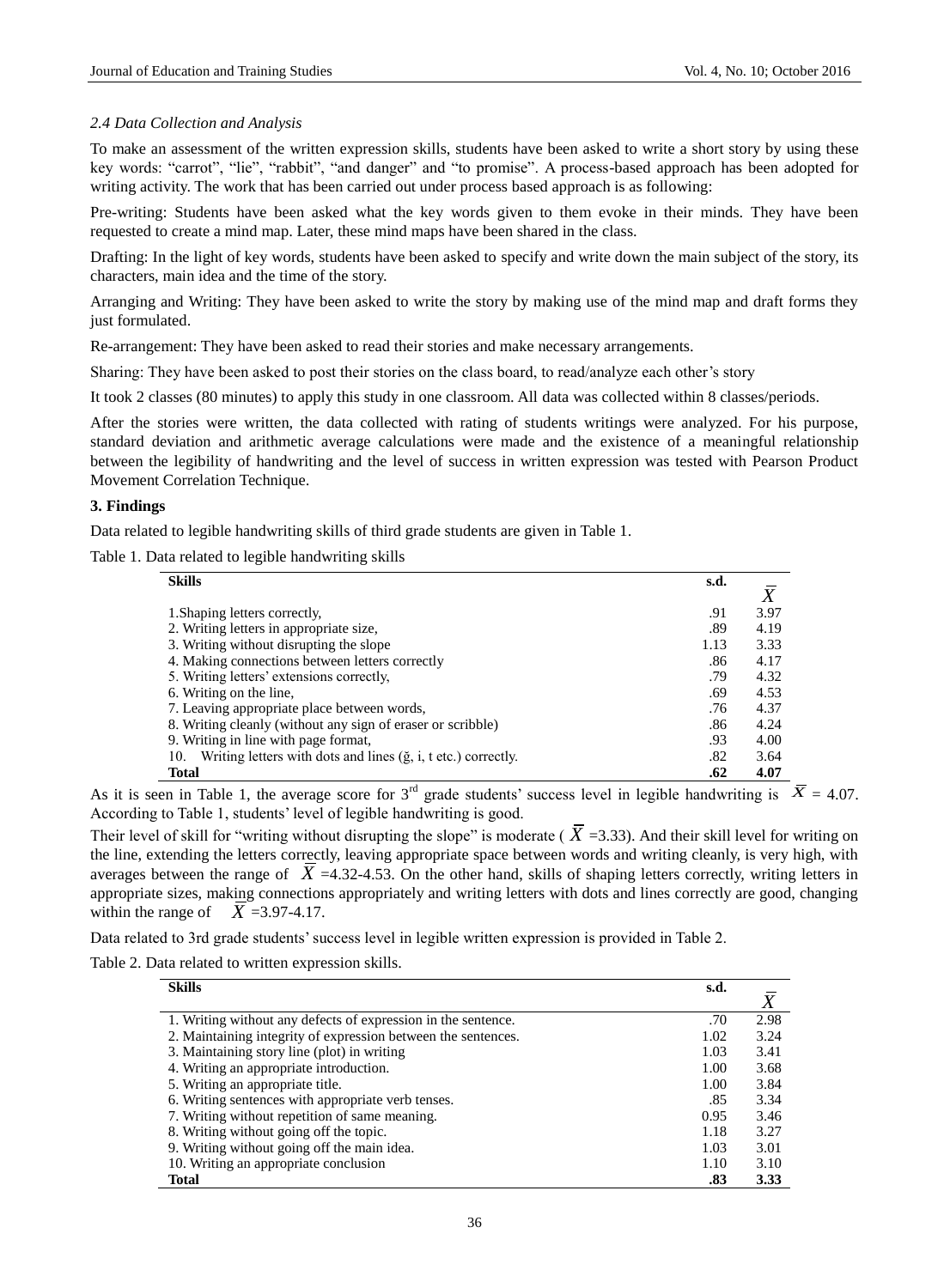It is observed that the average score for written expression skills is  $\bar{X} = 3.33$ . According to Table 1, students' success level for written expression skills is moderate.

Level of skills for "Maintaining a story line in writing, writing an appropriate introduction, and writing without repetition of the same meaning is good, with scores ranging between  $\overline{X}$  =3.41-3.84.

Lowest level of success is observed for the skill of writing without expression defects:  $\overline{X}$  =2.98. Success levels for skills of "maintaining integrity of expression between sentences, writing with appropriate verb tenses, without going off the topic and off the main idea and writing an appropriate conclusion." are moderate with scores between the ranges of  $\overline{X}$  =3.01-3.34.

The relationship between the success levels of legible handwriting and that of written expression for third grade students is given in table 3.

Table 3. Data related to legibility and success level for written expression.

| <br>$\alpha$ $\alpha$   |       | $\Omega$<br>т. о | $\sim$  | ے ت | .000 |
|-------------------------|-------|------------------|---------|-----|------|
| Written .<br>Expression | 1 1 V | 22<br>.          | $\cdot$ |     |      |

p≤.001

The existence of a meaningful relationship between legible handwriting and students' success levels in written expression is tested with Pearson Product Movement Correlation Coefficient. As it is seen in Table 3, r =.62. It can be stated that there is moderate relationship between student's success levels in legible handwriting and their success levels for written expression.

## **4. Discussion and Conclusion**

The findings of this study, which analyzes primary school third grade students' skills for handwriting and written expression, reveal that students' skill level in legible handwriting is good. When studies featuring the opinions of students and teachers involved in cursive slant handwriting since its initiation in Turkey are reviewed, it can be stated that there are different conclusions.

For example, Ateş, Çetinkaya and Yıldrım (2014) concluded that classroom teachers believe that students' difficulties in writing, to a large extend, stems from cursive slant handwriting. In his study, Duran (2011) reached to the conclusion that a certain percentage of the teachers involved in his research (n=36, 16%) think that not all spellings of cursive slant letters used in teaching reading & writing are appropriate and it is necessary to start teaching reading and writing with manuscript. It is found out that 50.8% of the teachers prefer cursive slant handwriting while remaining 49.2 is in favor of manuscript. Kırmızı and Kasap (2013) stated that teachers found using manuscript much easier both during the preparatory stage for reading & writing and during teaching of writing itself and they claimed that students wrote more legible and stylish with manuscript. It was found out that the majority of the teacher's preferred using manuscript as they found it difficult to teach reading and writing with cursive slant letters. In their research on 6th grade students, Akkaya and Kara (2012) determined that 39.9% of the students did not use cursive slant letters in writing; they didn't make use of cursive slant handwriting because they had negative attitude towards it, manuscript was widely used, cursive slant handwriting was not legible and their teachers had influence over them. However, Şahin (2012) found out that teachers generally had not faced much problem in teaching cursive slant handwriting. Hammerschmidt and Sudsawad (2004) indicated that while evaluating students' handwriting, teachers judged whether their writing was legible and fast by comparing them with their peers in addition to general criteria. Teachers took into account the willingness of students in participating in writing activities in addition to legibility.

It can be stated that, similar to studies reviewing students' and teachers' opinions, studies analyzing the success levels of students in handwriting have different (contradicting) conclusions as well. For example Bay (2010) concludes that developments of primary school first grade students' writing skills are generally at normal levels and all students except students under inclusive program are complaint with writing rules. In addition to that, students who commit writing errors mostly (40%) do so in cursive slant writing. Bayat and Çelenk (2015) also has found that first grade students' writing skills are sufficient but the lowest level of success is observed in stylish and legible writing. Coşkun and Coşkun (2012) established that handwriting skills of classroom teachers' and Turkish Language teachers' were moderate, and 3rd and 8th grade students had bad handwriting skills while 5th and 6th graders' skills were at moderate level. Bayat (2016a), in his study on 8th grade students who first learned reading and writing with cursive slant letters, concluded that students, when they were set free, had a very low tendency to prefer cursive slant writing (17%) and their level of success in legible handwriting were at moderate levels, their success level in fast writing was good, and there was no meaningful difference in their levels of success in legible and fast writing according to style of writing that was chosen.

Given these studies made in literature, it is obvious that there are certain problems faced in teaching cursive slant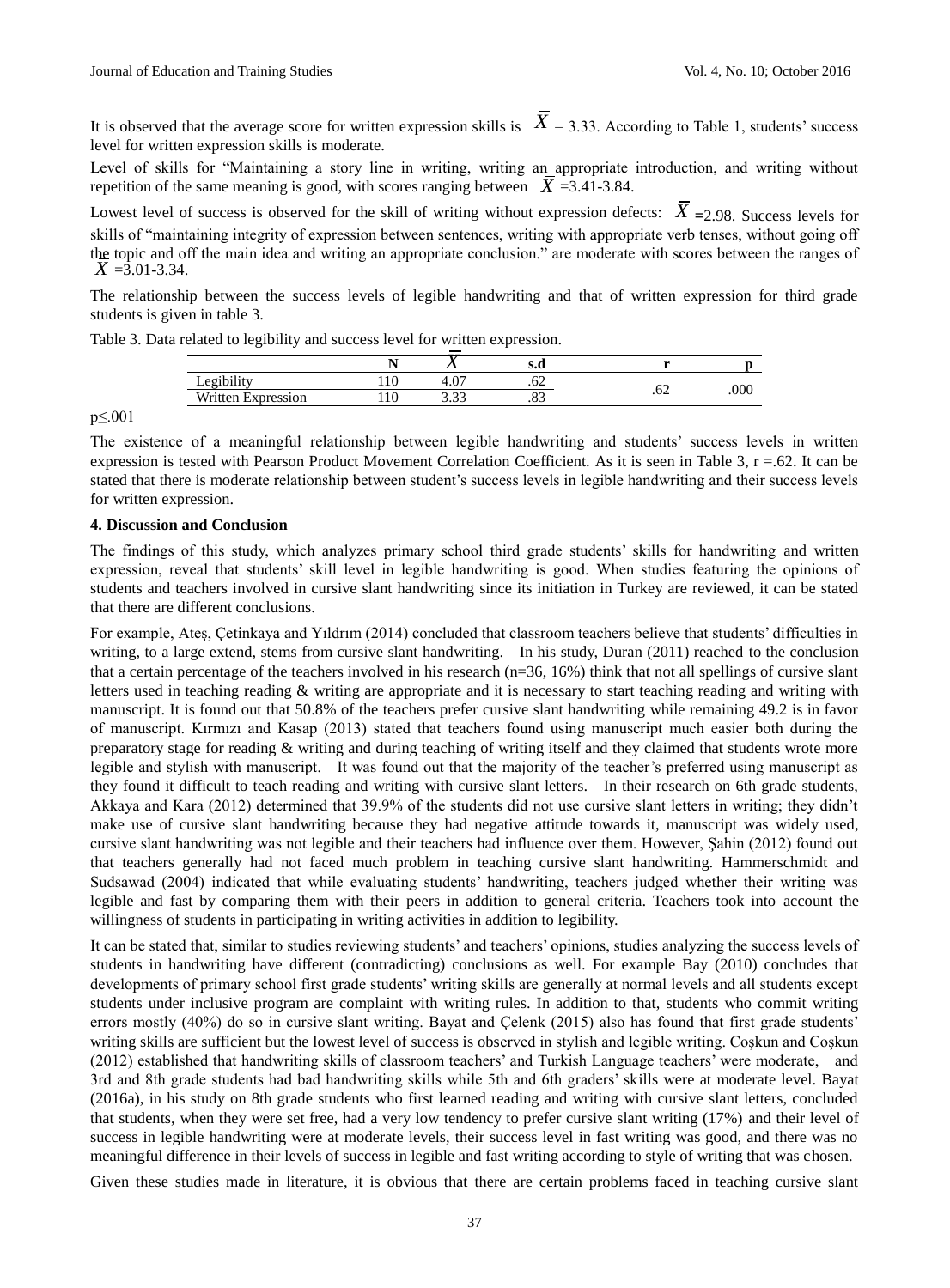handwriting in Turkey. But, when studies analyzing the success levels of students are taken into account, it is noticed that different results have been obtained in different classes. In this context, it is difficult to make a generalization about whether teaching of cursive slant handwriting in Turkey has been successful or not. Indeed, in this study, 3rg grade students' level of success in legible handwriting is found moderate. However, it is thought-provoking that in researches made in Turkey (Bayat, 2016b; Duran & Bitir, 2015; Yıldız' et al., 2016), it is noted that as students attend to a higher class, they tend to prefer writing manuscript letters despite the fact that they don't get a formal basic education on manuscript whereas one of the reasons for transition to cursive slant handwriting has been the argument that students enjoy this style of writing (MEB 2006). The fact that students do not prefer cursive slant hand writing could be interpreted as an indication of success/failure. Because, in addition to students' success in cursive slant writing in schools, students' preference when they are left free to choose in the school or in their daily life is also an important factor that should be taken into account. Moreover, some studies (Bayat; 2016a; Graham et, al., 1998; Morin, et al., 2012) conclude that style of writing (Cursive, Manuscript, Mix) does not make any meaningful difference in terms of legibility or speed of writing. Under these circumstances, it can be said that both styles of writing should be taught in the schools and the decision to choose one of them should be left to the students rather than insisting on teaching a single style of writing in the education system.

In this study, third grade students' the level of success in written expression is also analyzed. It is found out that most common errors that students commit are making expression defects (incoherence in writing) and going off the main idea. In total, students' level of success in written expression is found to be moderate. A process based approach to writing have been adopted in this study and students have been asked to write a story based on key words given to them. In studies (Dağtaş, 2012; Bayat, 2016b; Bayat, 2014) where a process based approach to writing is adopted, it is observed that students' written expression and creative writing skills are improved. For this reason, it's possible to say that, in order to improve students' written expression skills, it is necessary to allocate enough time to activities in which they can write on subjects that are interesting for them (Akkaya, 2014; Smith, 2013) and in which a process based approach to reading is adopted (Badger & White, 2000; Bayat, 2014; Graham et al., 2013).

Finally, in this study, it is also determined that there is a moderate level of relationship between 3rd grade students level of success in legible handwriting and their success level for written expression. While evaluating skills of written expression, punctuation errors and misspellings have been ignored and the focus has been on the fluent expression of thoughts and feeling by students, that is to say, on the content. Skills to write legibly are evaluated separately. In literature (Berninger, 1999; Santangelo & Graham, 2015; Olive & Kellog, 2002), it is claimed that success in handwriting affects success in written expression. This study has found out that students' scores for legible handwriting are good while their scores for written expression is moderate. Given that relationship between success in handwriting and success in written expression is also moderate, it is possible to think that cursive slant handwriting does not have a very profound effect over written expression skills. However, in order to have a clear idea in this subject, it is necessary to make studies with much broader bases. Because, there are many other factors affecting students level of success in written expression, such as development of language, socio-cultural conditions, vocabulary, attitudes towards writing etc. New experimental studies may be carried out where all these variables are kept under control, by studying levels of success in legibility, speed and written expression in different writing styles (cursive, manuscript and mix).

#### **References**

- Akkaya, A., & Kara, Ö. T. (2012). 6. sınıf öğrencilerinin bitişik eğik yazıda yaşadıkları sorunların nedenleri üzerine görüşleri. *Erzincan Üniversitesi Eğitim Fakültesi Dergisi*, *14*(2), 313-336.
- Akkaya, N. (2014). Elementary teachers' views on the creative writing process: An evaluation. *Educational Sciences: Theory & Practice, 14*(4), 1499-1504.
- Armstrong, K. (2014). Cursive handwriting in an internet age. *World Academy of Science, Engineering and Technology, International Journal of Social, Behavioral, Educational, Economic, Business and Industrial Engineering*, *8*(11), 3472-3478.
- Ates, S., Cetinkaya, C., & Yildirim, K. (2014). Elementary school classroom teachers' views on writing difficulties. *International Online Journal of Educational Sciences, 6*(2). <http://dx.doi.org/10.15345/iojes.2014.02.018>
- Badger, R., & White, G. (2000). A process genre approach to teaching writing. *ELT Journal, 54*(2), 153-160. <http://dx.doi.org/10.1093/elt/54.2.153>
- Başaran, M., & Karatay, H. (2005). Eğik el yazısı öğretimi. *Millî Eğitim Dergisi, 33*(168), 27-34.
- Bay, Y. (2010) Ses temelli cümle yöntemiyle ilk okuma-yazma öğretiminin değerlendirilmesi. *Ahi Evran Üniversitesi Eğitim Fakültesi Dergisi, 1*(1), 257-277.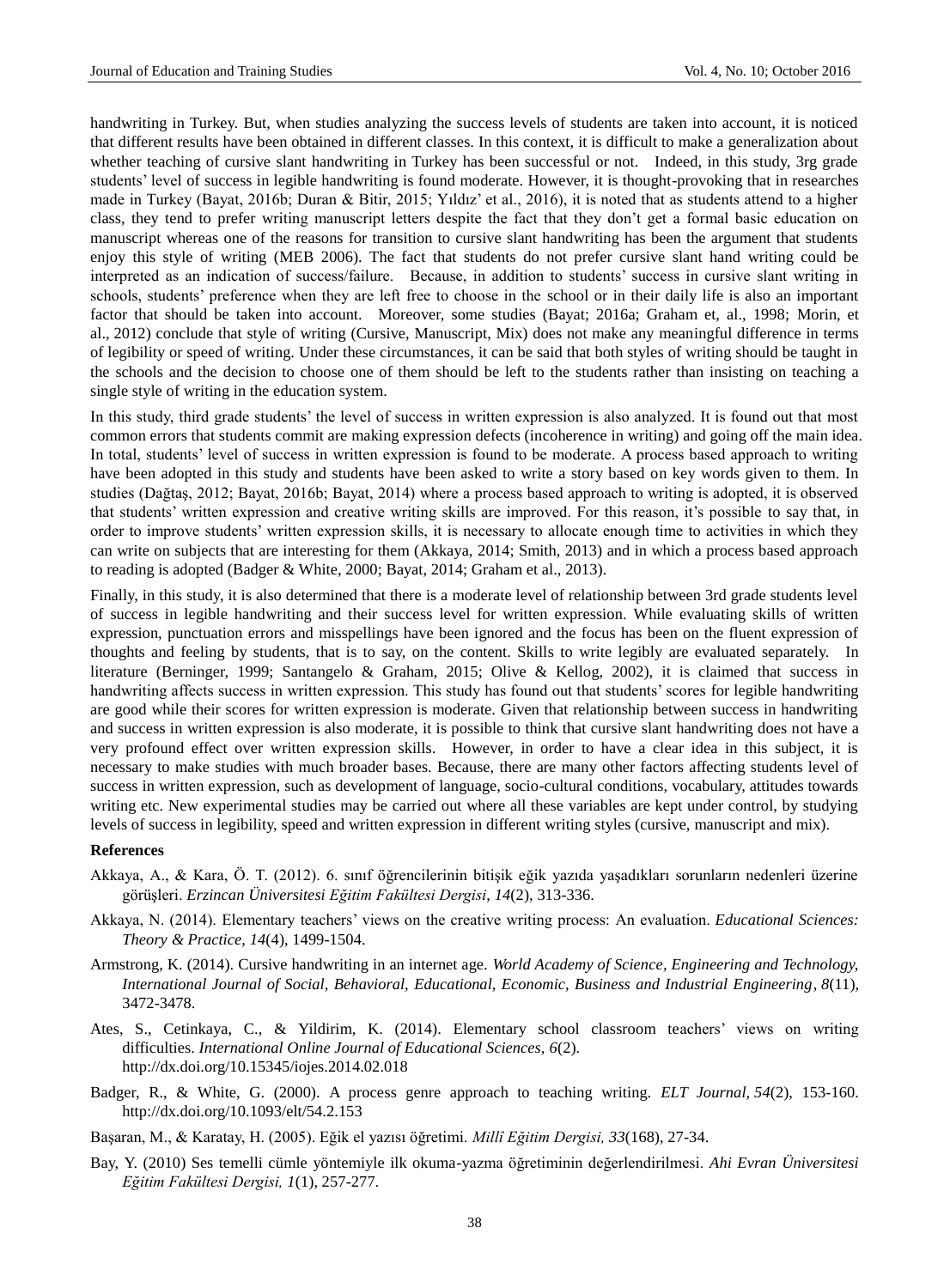- Bayat, N. (2014). The effect of the process writing approach on writing success and anxiety. Educational Sciences: Theory *& Practice, 14*(3), 1133-1141
- Bayat, S. (2016a). Sekizinci sınıf öğrencilerinin el yazısı yazma becerilerinin değerlendirilmesi/Evaluation of eighth graders' handwriting skills. *Kastamonu Eğitim Dergisi, 24*(3), 955-972.
- Bayat, S. (2016b). The effectiveness of the creative writing instruction program based on speaking activities (CWIPSA). *International Electronic Journal of Elementary Education, 8*(4), 617-628.
- Bayat, S., & Çelenk, S. (2015). İlköğretim birinci sınıf öğrencilerinin okuma yazma becerileri başarı düzeylerinin belirlenmesi./Elementary first year students' success on reading-writing) *İlköğretim Online, 14*(1), 13-28.
- Bayat, S., & Çoşkun, M. (2016). The Examination of Second Grade Students' Writing Success at Primary School Accordıng to Their Classroom Type. *Sakarya Üniversitesi Eğitim Fakültesi Dergisi, 31*, 74-87
- Berninger, V. W. (1999). Coordinating transcription and text generation in working memory during composing: Automatic and constructive processes. *Learning Disability Quarterly*, *22*(2), 99-112. <http://dx.doi.org/10.2307/1511269>
- Blazer, C. (2010). Should cursive handwriting still be taught in schools? (Vol. 0916). Retrieved from: http://files.eric.ed.gov.zeus.tarleton.edu:82/fulltext/ED544702.pdf
- Blumendfeld, S. (1997). *Homeschooling: a parent's guide to teaching children.* Boise, Idaho: The Paradigm Company.
- Bo, J., Barta, J., Ferencak, H., Comstock, S., Riley, V., & Krueger, J. (2014). Developmental characteristics in cursive and printed letter-writing for school-age children. *Journal of Motor Learning and Development, 2*, 1-8. <http://dx.doi.org/10.1123/jmld.2012-0001>
- Burns, P. C. (1968). *Improving handwriting instruction in elementary schools*. Minneapolis, MN: Burges Publishing.
- Coşkun, E., & Coşkun, H. (2012). İlköğretim öğrencileri ile sınıf ve Türkçe öğretmenlerinin bitişik eğik yazı başarı düzeylerinin değerlendirilmesi. *Gazi Üniversitesi Gazi Eğitim Fakültesi Dergisi*, *32*(3), 761-776
- Dağtaş, A. (2012). Kelime ve kavram havuzundan seçerek yazma tekniğinin öğrencilerin yazma becerilerine etkileri /Pool by selecting the word and concept writing technique to the effects of students' writıng skills. *Turkish Studies, - International Periodical for the Languages, Literature and History of Turkish or Turkic*, *7*(3), 845-869.
- Duran, E. (2011). Bitişik eğik yazı harflerinin yazım şekillerine ilişkin öğretmen görüşleri. *Ondokuz Mayıs Üniversitesi Eğitim Fakültesi Dergisi, 30*(2), 55-69.
- Duran, E., & Bitir, T. (2015). Lise öğrencilerinin bitişik eğik yazıyı kullanım durumları*/*Cursıve handwrıtıng usage for hıgh school students. *The Journal of Academic Social Science Studies, 2*(38), 49-59. <http://dx.doi.org/10.9761/JASSS3047>
- Duvall, B. (1985). Evaluating the difficulty of four handwriting styles used for instruction. *Spectrum, 3*(3), 13–20.
- Farris, P. J. (1997). *Language arts process, product, and assessment (2nd edition).* Madison, WI: Brown & Benchmark.
- Giedd, J. N., Snell, J. W., Lange, N., Rajapakse, J. C., Casey, B. J., Kozuch, P. L., ... Judith, L. R. (1996). Quantitative magnetic resonance imaging of human brain development: Ages 4-18. *Cerebral Cortex, 6*, 551–560. <http://dx.doi.org/10.1093/cercor/6.4.551>
- Giedd, J., Castellanos, X., Blumenthal, O., Molloy, E., Clasen, L., Jeffries, N. (2001). Cerebellum: Unique developmental morphometric characteristics during childhood and adolescence. *NeuroImage, 13(6),* 1304. [http://dx.doi.org/10.1016/S1053-8119\(01\)92618-7](http://dx.doi.org/10.1016/S1053-8119%2801%2992618-7)
- Göçer, A. (2010). Türkçe öğretiminde yazma eğitimi/ writing education in Turkish teaching. Uluslararası Sosyal Araştırmalar Dergisi/ *The Journal of International Social Research*, *3*(12), 178-195.
- Graham, S. (1992). Issues in handwriting instruction. *Focus Except. Child, 25*, 1–14.
- Graham, S., Gillespie, A., & McKeown, D. (2013). Writing: Importance, development, and instruction*. Reading and Writing, 26*(1), 1-15. <http://dx.doi.org/10.1007/s11145-012-9395-2>
- Graham, S., Hebert, M., Sandbank, M. P., & Harris, K. R. (2016). Assessing the Writing Achievement of Young Struggling Writers Application of Generalizability Theory. *Learning Disability Quarterly*, *39*(2), 72-82. <http://dx.doi.org/10.1177/0731948714555019>
- Graham, S., Weintraub, N., & Berninger, V. W. (1998). The relationship between handwriting style and speed and legibility. *The Journal of Educational Research, 91*(5), 290-297. <http://dx.doi.org/10.1080/00220679809597556>
- Güneş, F. (2007) Bitişik eğik yazının yararları. *Eğitim ve Denetim, Tüm Eğitimciler ve Eğitim Müfettişleri Sendikası*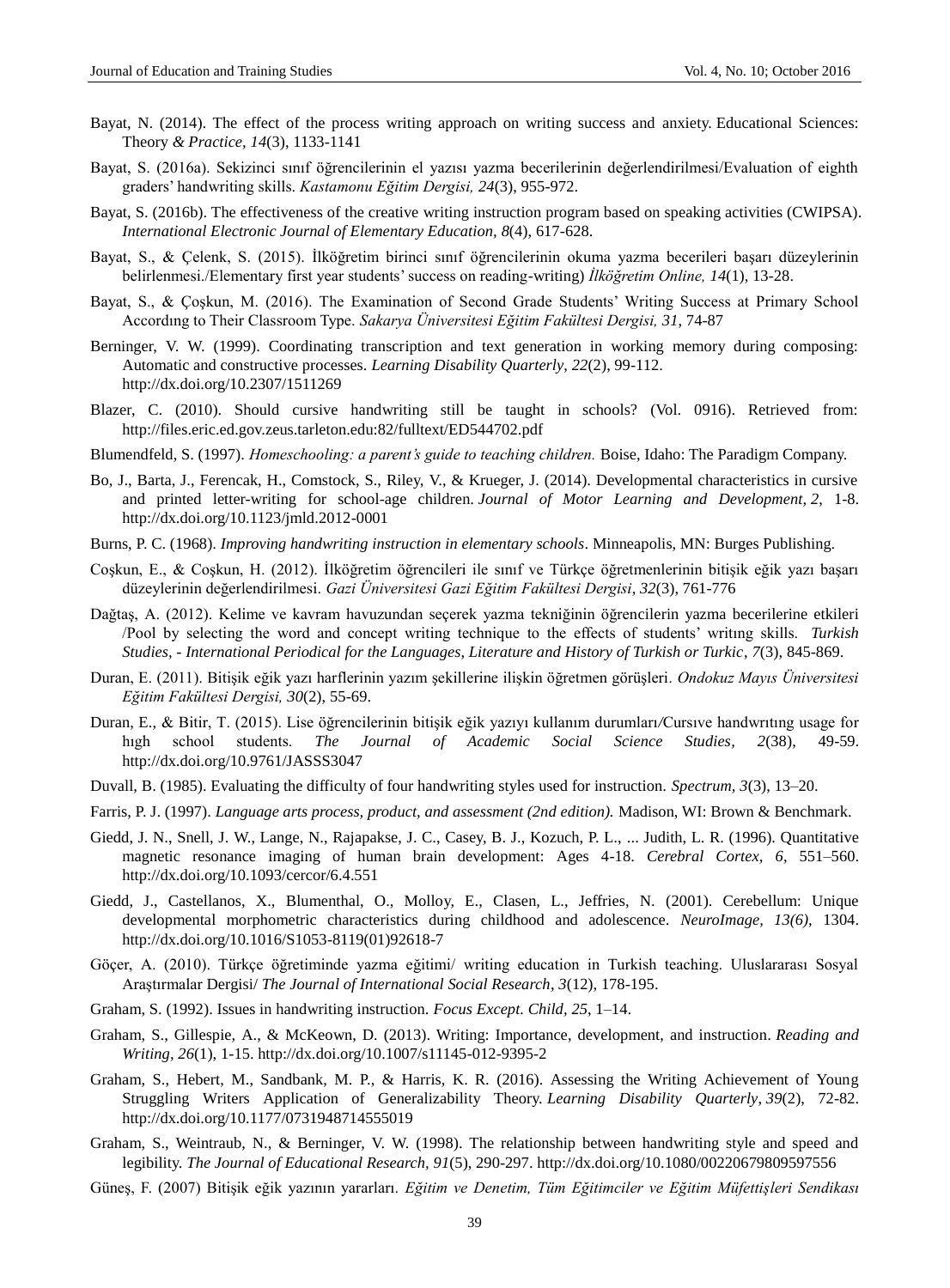*Yayın Organı (TEM-SEN), 17*(5), 9-15

- Hammerschmidt, S. L., & Sudsawad, P. (2004). Teachers' survey on problems with handwriting: Referral, evaluation, and outcomes. *American Journal of Occupational Therapy, 58*(2), 185-192. <http://dx.doi.org/10.5014/ajot.58.2.185>
- Jackson, A. D. (1970). *A comparison of speed and legibility of manuscript and cursive handwriting of intermediate grade pupils.* Unpublished doctoral dissertation, University of Arizona, Tucson.
- Kaminsky, S., & Powers, R. (1981). Remediation of handwriting difficulties, a practical approach. *Acad. Ther*., *17*, 19-25. <http://dx.doi.org/10.1177/105345128101700103>
- Karasar, N. (2005). *Bilimsel Araştırma Yöntemi: Kavramlar, İlkeler ve Teknikler*. Ankara: Nobel Yayıncılık
- Karlsdottir, R. (1996). Print-script as initial handwriting style: I. Effects on the development of handwriting. *Scandinavian Journal of Educational Research, 40*(2), 161–174. <http://dx.doi.org/10.1080/0031383960400204>
- Kırmızı, F., & Kasap, D. (2013). İlkokuma yazma öğretimi sürecinde bitişik eğik yazı ve dik temel harflerle yapılan eğitimin öğretmen görüşlerine göre karşılaştırılması. (A comparison of cursive italıc writing and basic vertical letters while teaching basal reading and writing based on teachers' views)*Turkish Studies-International Periodical for the Languages, Literature and History of Turkish or Turkic, 8*(8), 1167-1186.
- Kiuhara, S. A., Graham, S., & Hawken, L. S. (2009). Teaching writing to high school students: A national survey. *Journal of Educational Psychology*, *101*(1), 136-160.<http://dx.doi.org/10.1037/a0013097>
- Klemm, W. (2013). What learning cursive does for your brain? In Psychology today March, 2013, Retrieved from: <http://www.psychologytoday.com/> blog/memory-medic/201303/what-learning-cursive-does-your-brain
- Koenke, K. (1986). Handwriting Instruction: What Do We Know? *The Reading Teacher, 40*(2), 214-216.
- Kuhl, D., & Dewitz, P. (1994). The effect of handwriting style on alphabet recognition. New Orleans: Paper presented at the American Educational Research Association Meeting.
- MEB (2006). *Türkçe Öğretim Programı (1-5. Sınıflar).* Retrieved from http://ttkb.meb.gov.tr/www/ogretim-programlari/icerik/72
- Morin, M. F., Lavoie, N., & Montésinos-Gelet, I. (2012). The effects of manuscript, cursive or manuscript/cursive styles on writing development in Grade 2. *Language and literacy, 14*(1), 110. <http://dx.doi.org/10.20360/G21S3V>
- Mosse, H. (1982). *You can prevent or correct learning disorders*. Beaverton, Or: Riggs İnstitute.
- New American Cursive Penmanship Program. (2009). Teaching Tips and Other Helpful Items. Retrieved from [http://www.newamericancursive.com/faq.](http://www.newamericancursive.com/faq)
- Olive, T., & Kellog, R. T. (2002). Concurrent activation of high and low level production processes in written composition. *Memory and Cognition, 30*, 594–600. <http://dx.doi.org/10.3758/BF03194960>
- Otto, W., & Rarick, G. L. (1969). Effect of time of transition from manuscript to cursive writing upon subsequent performance in handwriting, spelling and reading. *Journal of Educational Research, 62*(5), 211–216. <http://dx.doi.org/10.1080/00220671.1969.10883819>
- Owens, L. (2009). Fox News Guests Debate To Keep or Kill Cursive: Some Feel Handwriting Outdated With Electronic Communication Tools. Retrieved from [http://americanaffairs.suite101.com/article.cfm/f](http://americanaffairs.suite101.com/article.cfm/)ox\_news\_debate\_to\_keep\_or\_curtail\_cursive.
	-
- Puranik, C. S., Al Otaiba, S., Sidler, J. S., & Greulich, L. (2014). Exploring the amount and type of writing instruction during language arts instruction in kindergarten classrooms. *Reading and Writing, 27*(2), 213-236. <http://dx.doi.org/10.1007/s11145-013-9441-8>
- Rosenblum, S., Weiss, P. L., & Parush, S. (2003). Product and process evaluation of handwriting difficulties. *Educational Psychology Review*, *15*(1), 41-81. <http://dx.doi.org/10.1023/A:1021371425220>
- Rubin, N., & Henderson, S. E. (1982). Two sides of the same coin: variations in teaching methods and failure to learn to write. *British Journal of Special Education*, *9*(4), 17-24. <http://dx.doi.org/10.1111/j.1467-8578.1982.tb00576.x>
- Şahin, A. (2012). Problems with the teaching of cursive handwriting. *Education and Science, 37*(165), 168-179.
- Santangelo, T., & Graham, S. (2015). A comprehensive meta-analysis of handwriting instruction. Educational Psychology Review, 1-41.
- Schwellnus, H., Cameron, D., & Carnahan, H. (2012). Which to Choose: Manuscript or Cursive Handwriting? A Review of the Literature. *Journal of Occupational Therapy, Schools, & Early Intervention, 5*(3-4), 248-258. <http://dx.doi.org/10.1080/19411243.2012.744651>